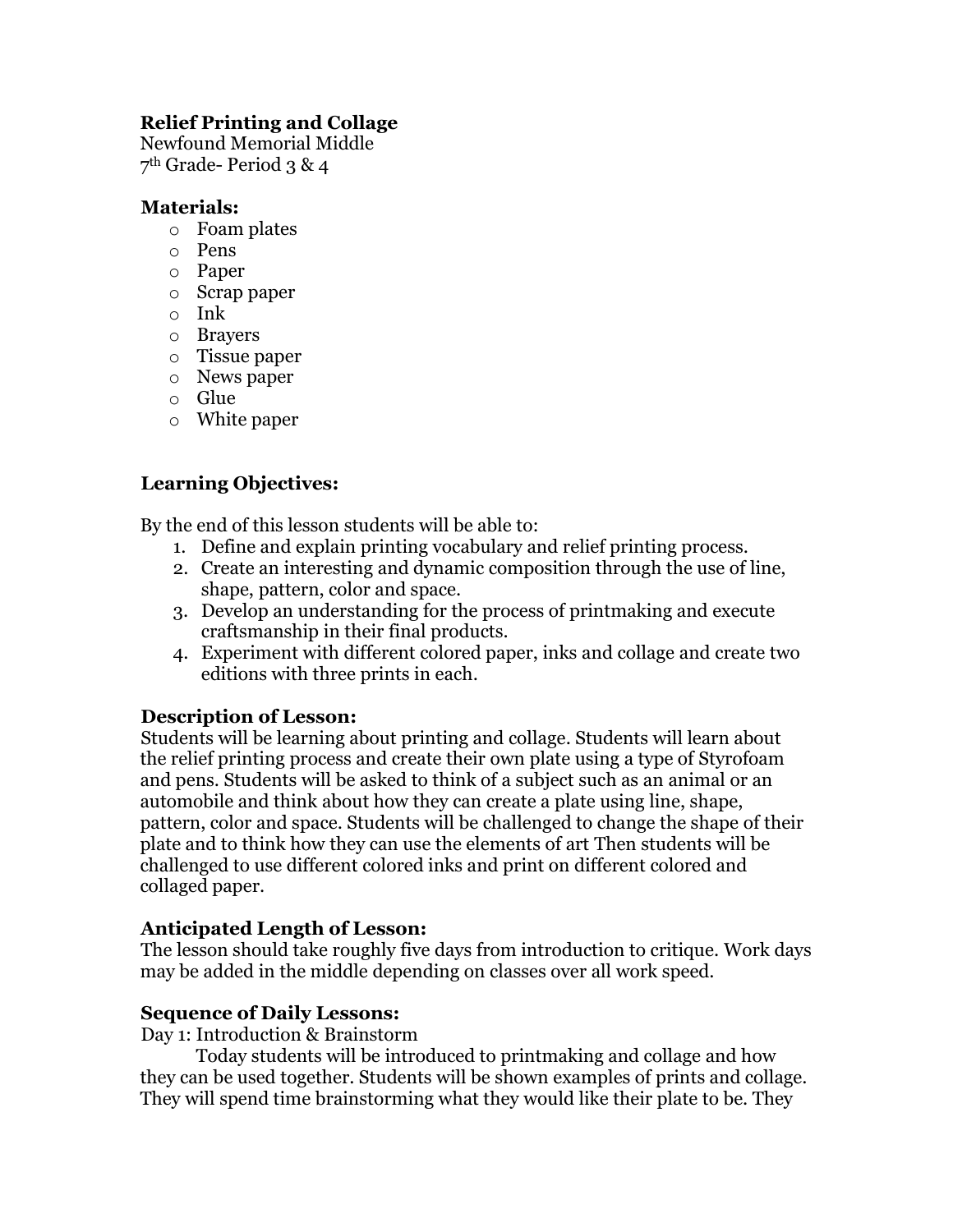will also be shown how to use the printing press. Students will also start to make collage paper.

Day 2: Rough Draft

Today students will complete a rough draft of their plates and start their plates. They will also complete their collaged paper so they can print on it the following day.

Day 3: Print

Students will have the beginning of class to complete their plates and collaged paper as needed. Then when they are ready they will ink and print their plates.

Day 4: Critique

Today students will put the final touches on their artwork and share it. Each student will be asked to talk about their artwork.

#### **Art History Component:**

Japanese Wood block printing Andy Warhol Romare Bearden

## **National Standards and/or NH Curriculum Frameworks:**

- o Curriculum Standard 1: Apply appropriate media, techniques, and processes.
- o Curriculum Standard 2: Identify and apply the elements of visual art and principles of design.
- o Curriculum Standard 3: Select and apply a range of subject matter, symbols and ideas.
- o Curriculum Standard 4: Analyze the visual arts in relation to history and culture.
- o Curriculum Standard 5: Analyze, interpret and evaluate their own and others' artwork
- o Curriculum Standard 6: Students will make connections among the visual arts, other disciplines, and daily life

#### **Assessment:**

A rubric will be discussed and then posted in the classroom. It will include sections on craftsmanship, elements of art and content knowledge.

#### **Vocabulary:**

- o Relief print
- o Brayer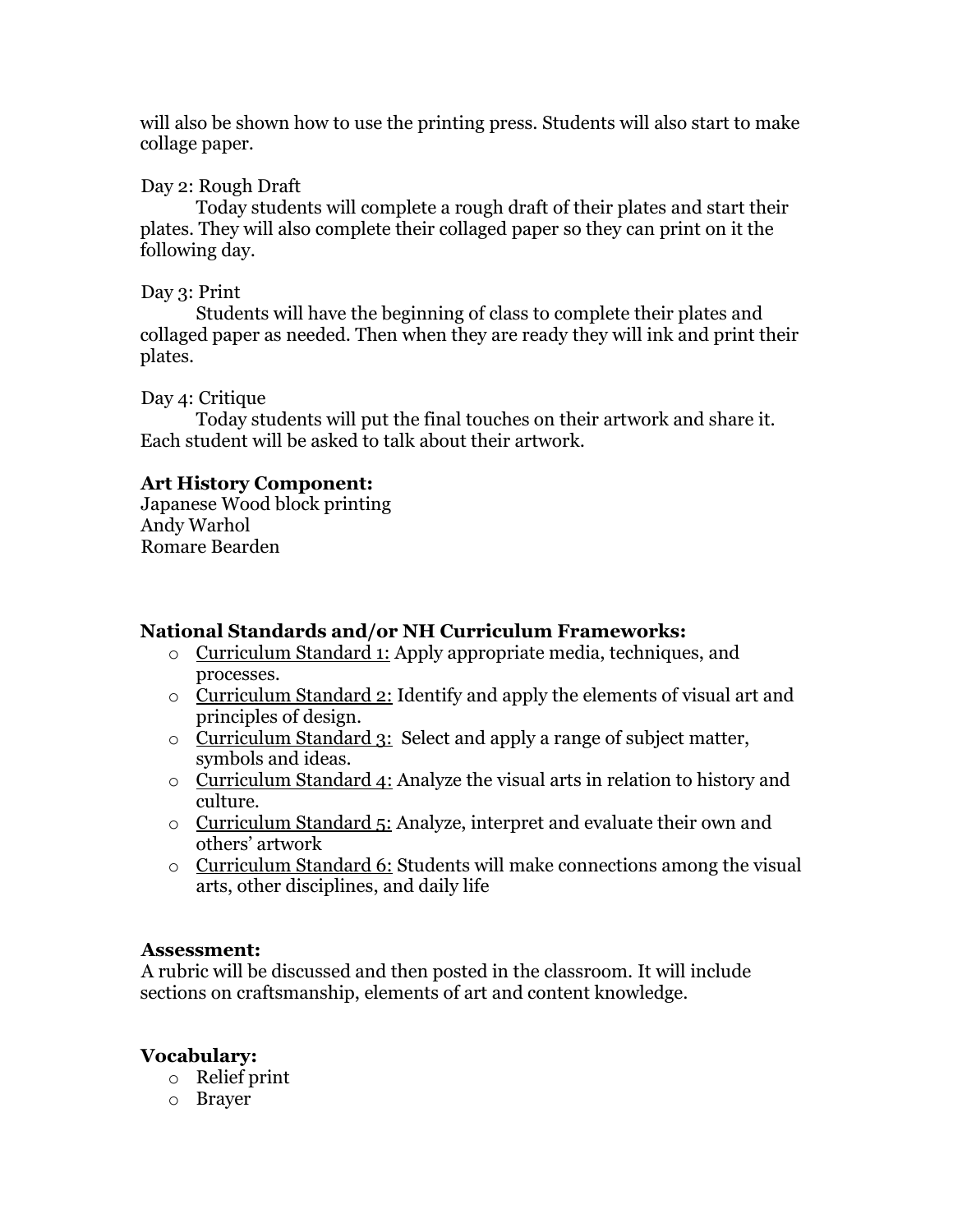- o Plate
- o Edition
- o Collage

# **Teacher Made Example:**

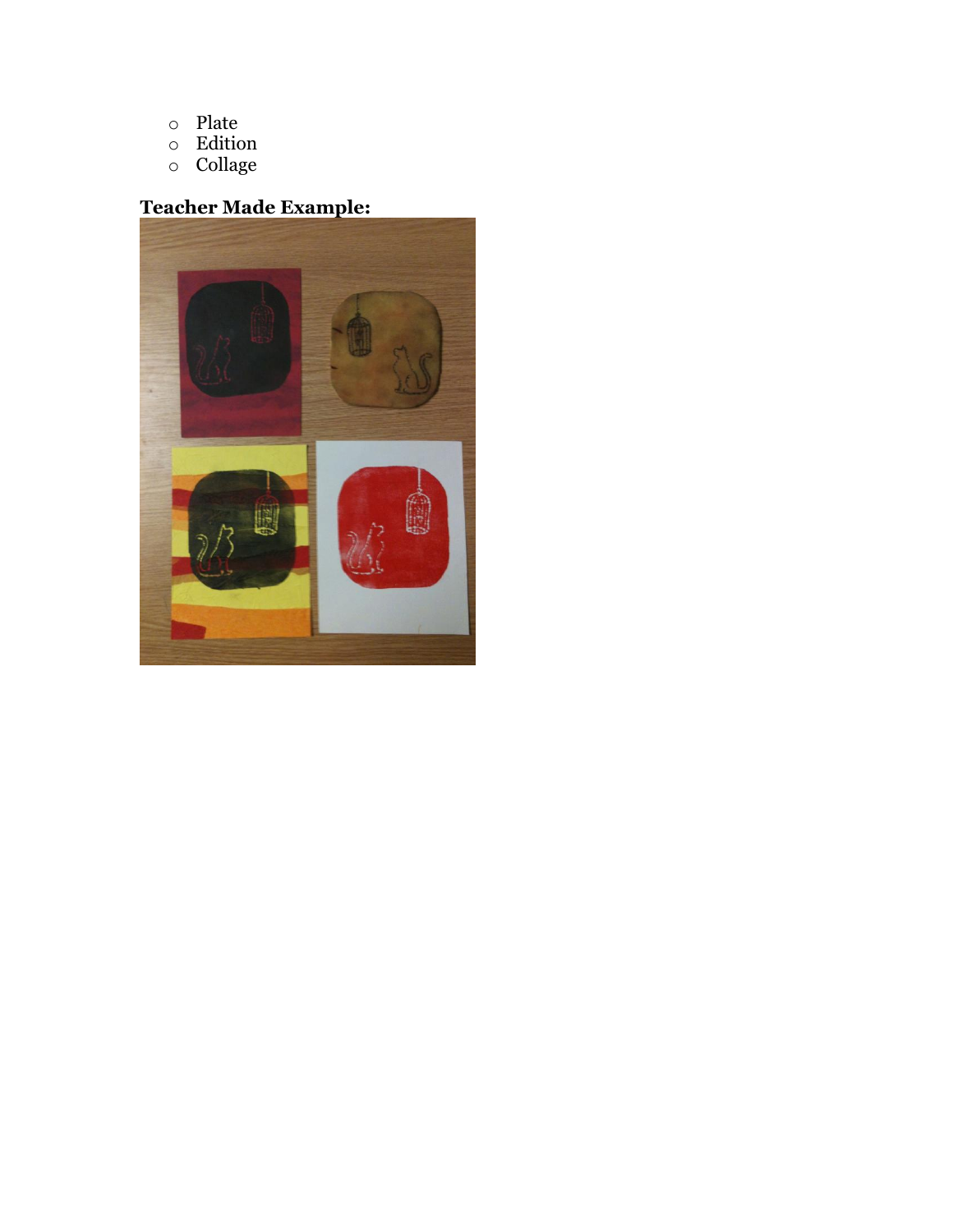# **Student Examples:**



Emma L.